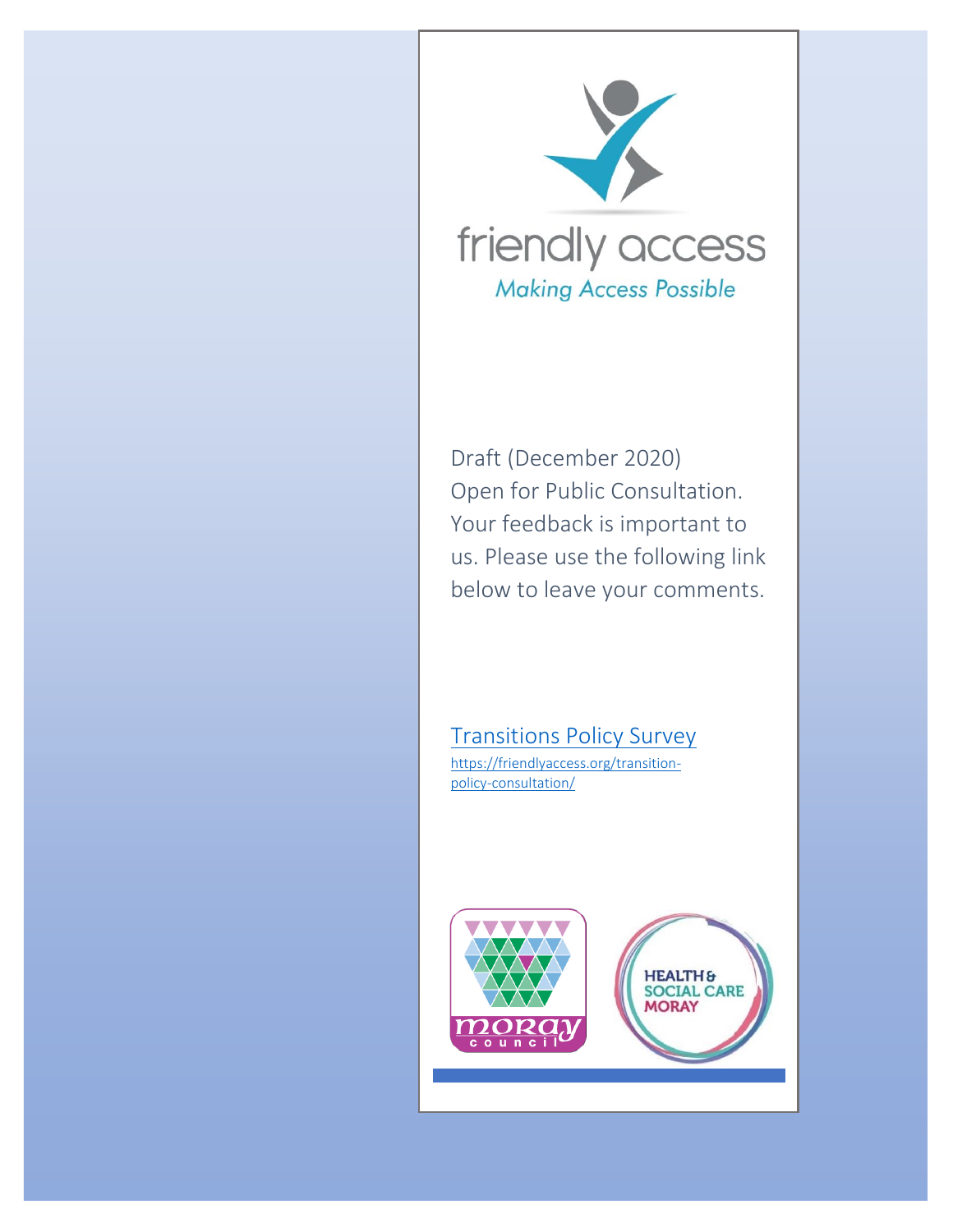# Contents

NB This document contains links which may show as harmful to your computer or device when trying to open. Please be assured all links within this document have been tested and contained no potential threat at time of testing.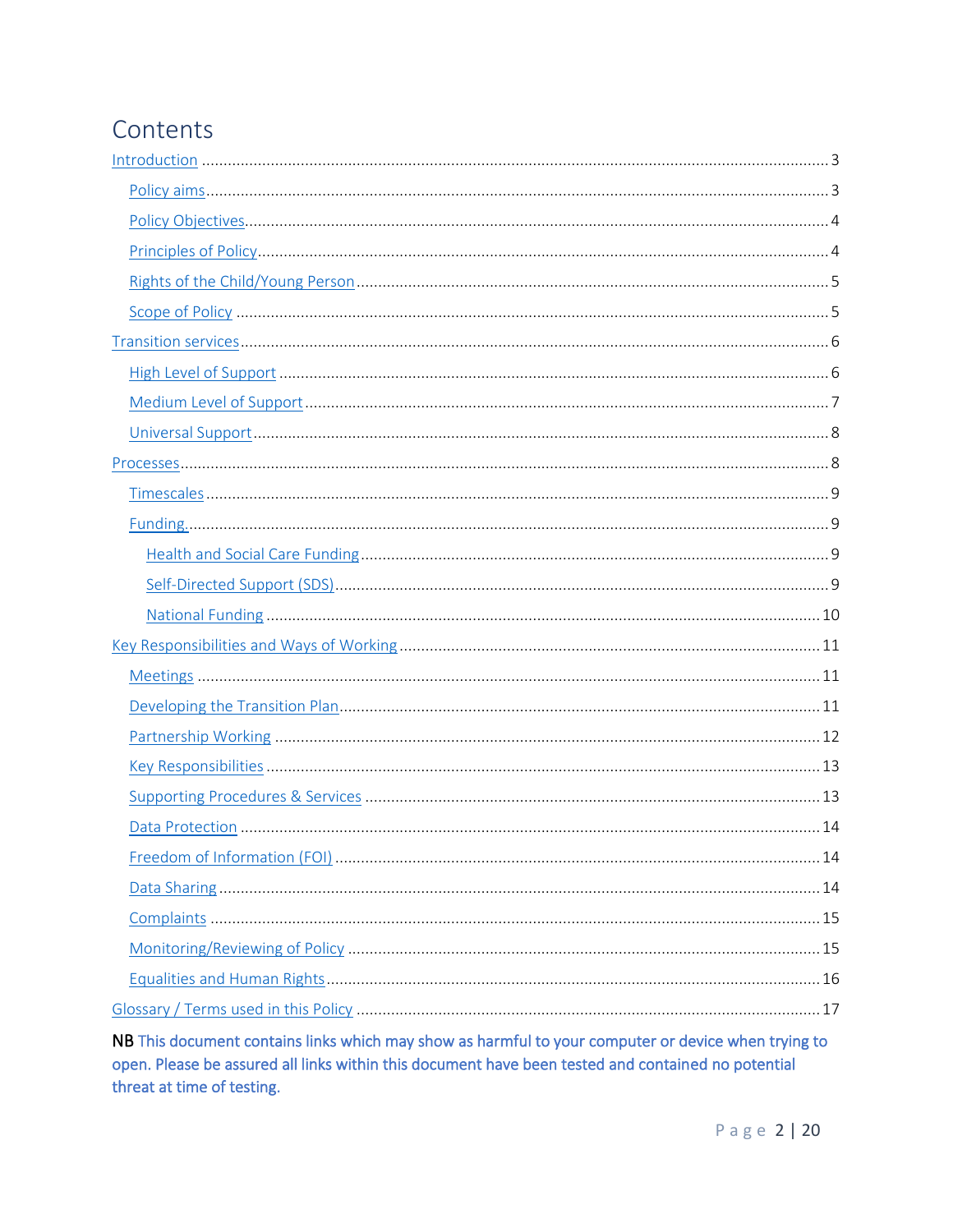## <span id="page-2-0"></span>Introduction

[Transition](#page-19-0) planning enables a young person to prepare for adult life. Whatever that life looks like for the young person, a range of factors must be considered such as housing, education, employment, impairments, and mental health issues. It is vital that family, the community, and professionals supporting the young person to identify their needs, aspirations and outcomes to enable a successful and smooth transition from childhood to adulthood. Every young person's needs, circumstances and aspirations will differ and change, and a transition process should identify the emerging and individual needs of the young person. Transition planning also needs to start early, be flexible, and reflect changing circumstances. Whilst valued contributions of parents/carers and staff supporting the young person are essential, emphasis on [a person-centred approach](#page-18-0) towards the young person should be at the core, alongside empowering the young person's decisions, which should be respected at all times. Taking a person-centred approach also ensures the outcomes identified by that young person are achievable, realistic, available, and where appropriate, funded.

This policy sets out how we plan to provide, review, and develop services to support young people moving into adulthood. Furthermore, it assists in the assessment of need and planning and identifies resources available for those young people who require additional support during the transition and into adult services. Overall, the purpose of this policy is to:

- Give young people the individual support they need when they need it.
- Provide a standardised, recognisible process to support good communication between all parties.
- Provide a framework for smooth transition.
- Foster partnership working.
- Ensure transition planning is person-centred.

Transition planning is a part of the overall [Moray Child Planning Process,](#page-18-1) which is used to deliver the objectives of this policy. Moray Child Planning Process is used for all young people, no matter what level of support is required. This process promotes the use of a single plan to capture all transition needs and support for the young person.

For the purposes of this policy, service and care needs are defined as needs for **Additional Support Needs** [\(ASN\)](#page-15-2) and with needs arising from a disability or health condition; a young person being, or having been, looked after or with any other needs a young person may have to successfully transition into adult life. For ease, to reflect the inclusion of children and young people, who are or who have been Looked After [Children \(LAC\),](#page-18-2) the policy will use the term [Care Experienced.](#page-16-0)

## <span id="page-2-1"></span>Policy aims

The aims of this policy ensure that the planning and decision-making around transition takes place as early as possible, to achieve the best outcomes for the young person. The only way this can happen is to have the young person at the centre of the planning and decision-making. Therefore, staff who are working with the young person and their parents/carers must share their understanding and commitment to the person-centred approach. Sharing understanding, means that the young person and their parents/carers have the information they need to make informed decisions. The aim is to work together as a team with the young person at its centre to ensure that support is coordinated across all services to achieve a seamless transition to adulthood.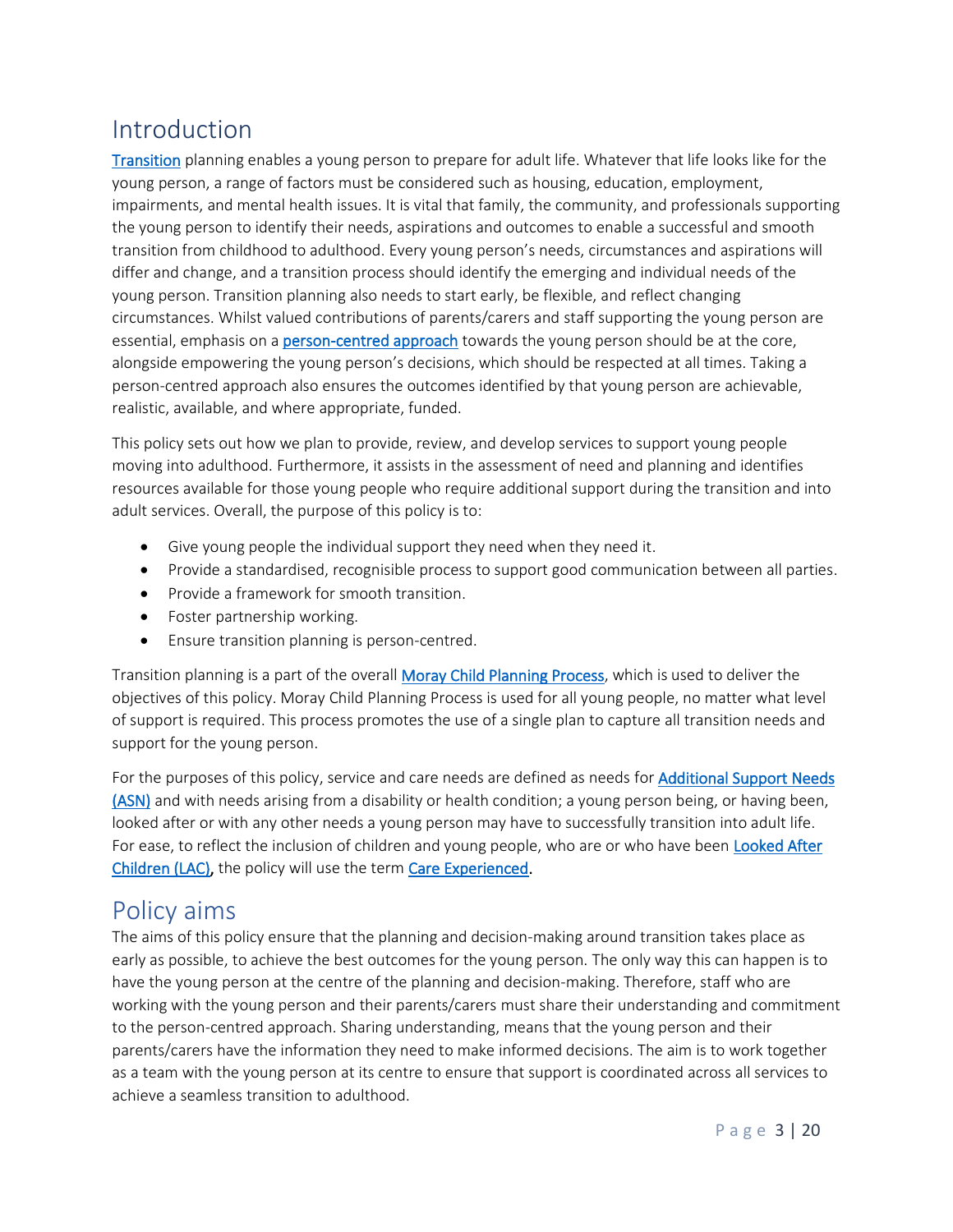# <span id="page-3-0"></span>Policy Objectives

Transition planning involves anticipating and assessing future needs of the young person and planning for provision for any necessary support. Success depends on involving the right services and agencies in partnership with young people and their parents/carers.

Overall objectives for successful transition planning:

- Uses a person-centred approach to ensure that transition support positions and values the young person as an equal partner and team member in the process, taking full account of their views and needs, while supporting the young person to make decisions and develop skills and abilities to direct their own care and support over time.
- Ensures transition support is [developmentally appropriate,](#page-17-0) taking into account the young person's maturity, cognitive abilities, psychological status, long term condition needs, social and personal circumstances, caring responsibility, and communication needs.
- Ensures transition support is a **strengths-based approach**, focusing on what is positive and possible for the young person and identifies support available including, but not limited to, their family or carers.
- Promotes staff in children and adult services to work together in an integrated way for a smooth and gradual transition for the young person.
- Develops joint transition protocols, information sharing processes and approaches to practice, with systems which proactively identify young people in need of additional transitional support needs.

Specific objectives of the policy are:

- Transition support needs are anticipated in time to enable effective planning to meet those needs.
- Support needs for transition, and thereafter, are delivered in line with agreed resources.
- Young people are enabled to achieve their personal outcomes.
- Uncertainties, including service provision and funding, around transitional planning are minimised.
- Support from [Corporate Parents](#page-17-1) fo[r Care Experienced](#page-16-0) Children and Young People will be equivalent to support expected from parents/carers.

## <span id="page-3-1"></span>Principles of Policy

The young person will be supported by the team round them, including staff and parents/carers to identify their key strengths and skills. Doing this includes identifying:

- What is important to the young person and what they want to do in the future?
- What support does the young person need, want and is eligible for?
- How will the needs and wants of the young person will be achieved?
- How decisions about their future are made?
- What risks may arise for the young person in achieving these outcomes and agreeing how these risks will be managed?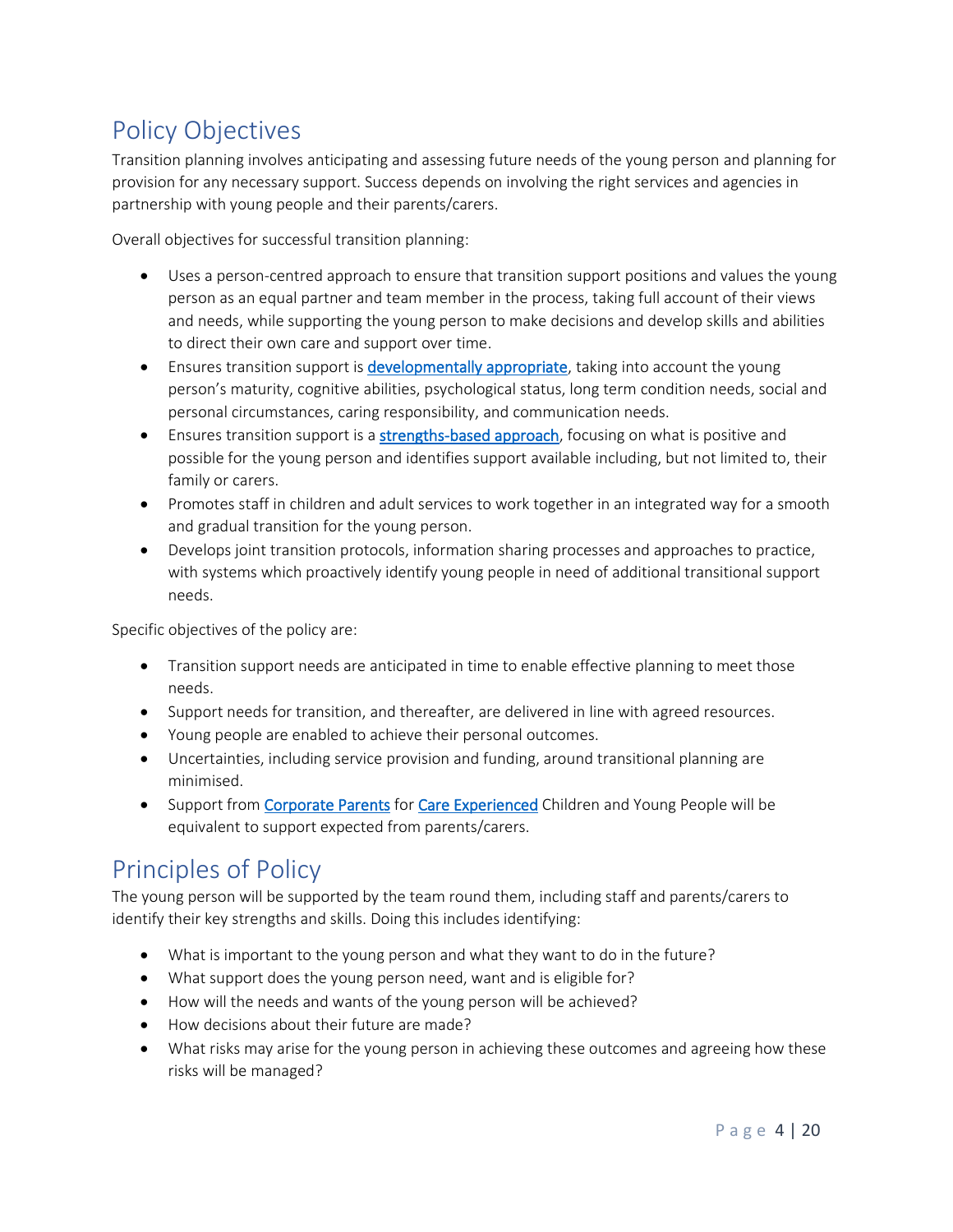All of the areas identified will then be captured in the [Child's Plan](#page-16-1). This Plan should also state how these aspirations and outcomes will be met as the young person moves into adulthood. Part of the process of early transition planning with the young person is to assist them to take and learn from risks associated with their decisions and actions; though every effort will be made to protect the young person and others from serious, avoidable harm.

## <span id="page-4-0"></span>Rights of the Child/Young Person

Children and Young People have legal rights to give their views and wishes and for these rights to be acknowledged and taken into consideration during transition planning. Generally, children of 12 years of age and over are presumed to be of sufficient age and maturity, though exceptions to this should be considered on a case-by-case basis. The Children (Scotland) Act 2020 when fully in force will amend this presumption to ensure all children, if capable of doing so, can express their views. At the age of 16 years, all people, regardless of disability, legally gain adult status. Having adult status technically gives the person the right to make their own choices and decisions.

For young people with a disability, all involved in transition planning must recognise the adult status of the young person, while also recognising that the disability may impact on the young person's capacity. However, disability creates no basis for infringement of the rights attached to adult status.

Irrespective of adult status, each young person's maturity differs depending on their experiences and expectations placed on them to date. Therefore, transition from adolescence to adult maturity will happen at different ages. Given this, transition from child to adult services should be based on young people's developmental stage, rather than their biological age. For young people with complex needs, the team needs to work together to agree timing of changes: young people should neither be pushed into other services nor delayed in moving into other services which might better meet their needs.

Parents/carers with parental rights have legal responsibilities for their child, which must be acknowledged by others who are supporting the young person through transition. Parent/carer responsibilities are to provide guidance to the young person which continues until the age of 18, however their legal rights to make decisions and consent to matters on behalf of the child end when the young person is 16 years old.

Where the young person lacks capacity to make decisions on their own behalf, parents/carers can apply for Guardianship for the young person if aged 16 years or above. Guardianship allows the Guardians to look after and take decisions about the welfare and management of the young person. For anyone seeking Guardianship for a young person who lacks capacity, it is recommended that applications for Guardianship start at least 6 months prior to the young person's 16<sup>th</sup> birthday to allow enough time to obtain the necessary supporting documents required for the application. While Guardianship can be applied for before the young person reaches 16, it will not be granted before the young person reaches 16 years of age.

For young people who are care experienced, the corporate parenting duties for those who are supporting that young person may continue until the young person reaches the age of 26, if the young person requires ongoing support and assistance.

Transition planning starts before the young person has reached the age of 16 years therefore everyone involved in supporting the young person, must be alert to changes to who has the legal rights to offer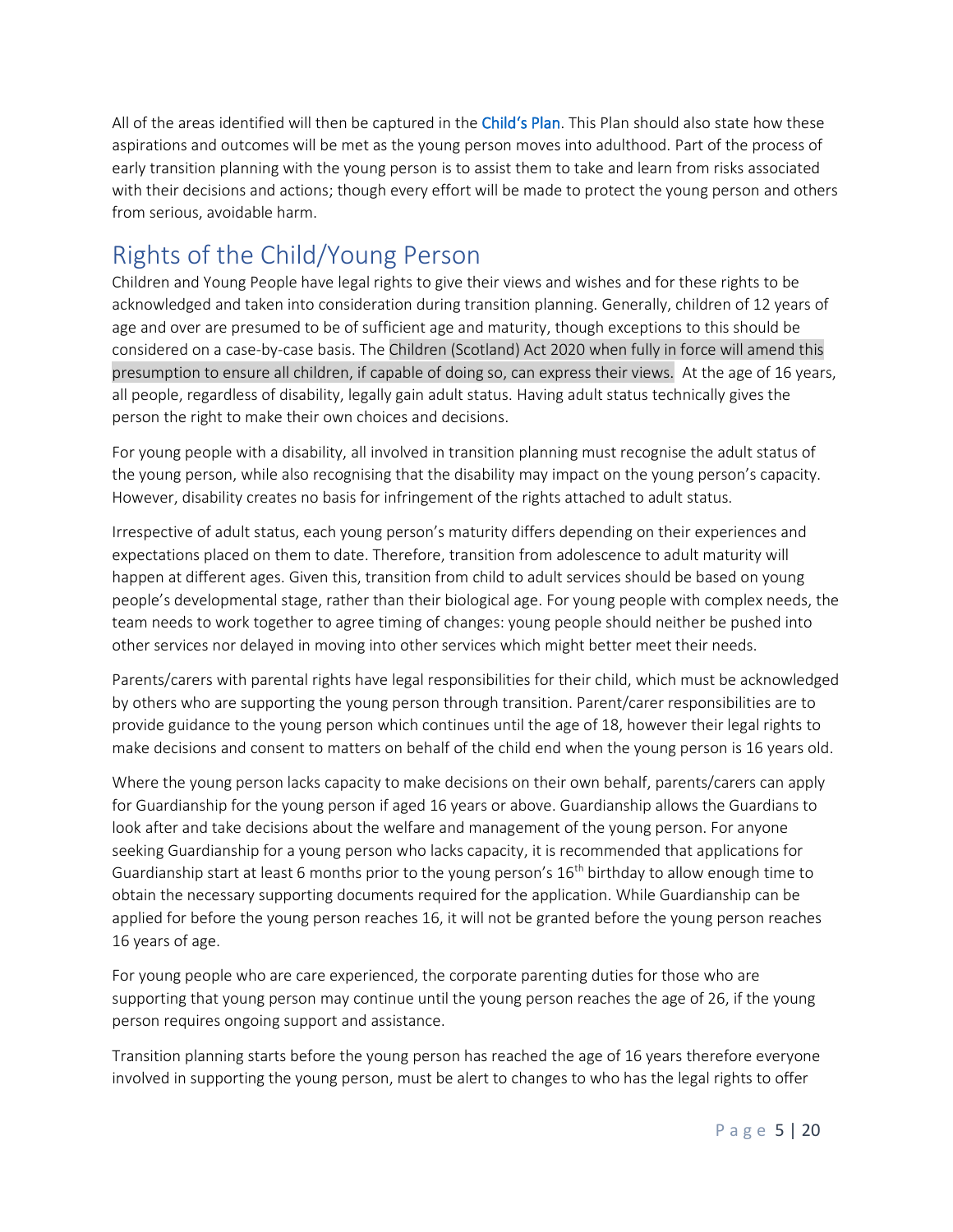advice and guidance, or make choices and decisions on behalf of the young person within the context of the rights of the young person.

## <span id="page-5-0"></span>Scope of Policy

All young people, particularly those in need, affected by disability or looked after, have a legal right to transition support where this is for Universal or individual services. There are no fixed start or finish dates for transition planning. Yet, early transition planning and ongoing support throughout the process enables the young person to smoothly move from adolescence to adulthood, whatever their needs, abilities, or aspirations.

This policy reflects the universal assessment and support that is offered to all young people who would benefit from support, when they are moving through children's services. The policy is also for young people with more complex needs, including young people with disabilities and care experienced young people. At any time, if the young people or their parents/carers, or any other member of the team supporting the child/ young person considers that additional support would be beneficial, for whatever need, assessment and planning should progress to meet those needs, whether they be shorter or longer term needs.

This policy applies to all staff within Health and Social Care Moray and Moray Council including services for Children and Families; Education; Justice Services; and Communities and Organisational Development.

## <span id="page-5-1"></span>Transition services

In terms of thinking about the processes that may apply to support individual young people, the levels are described as: - high, medium, and universal support. However, the key issue to achieving the best outcomes through the most appropriate support is the assessment of the young person's needs. From there, the team working together in partnership agrees what supports are needed and from which service. Young people and their parents/carers will be part of the team working out the specific support needed. The following descriptions are given as indicated levels of support and qualifying criterion.

### <span id="page-5-2"></span>High Level of Support

Young people considered to have the high levels of need for support includes, but is not limited to, the following: young people who: -

- Have [a Co-ordinated Support Plan \(CSP\).](#page-16-2)
- Are in a specialist placement such as a specialist unit, enhanced provision, o[r special school.](#page-18-3)
- Have additional support needs arising from a disability as defined in the [Equality Act 2010.](#page-17-2)
- Are otherwise at risk of not making a successful transition such as care experienced young people.

For these specific groups of young people, an assessment and transition planning is required. Given the complexity of support already in place for these young people, it is likely, that support will come from multiple services as the young person moves into adult service provision. There are several supporting documents that are used to support planning.

Team members round the young person need to be aware of and work within all applicable; key policy, legislation and guidance and work in partnership. For instance, [Staying Put](#page-19-2) in Scotland guidance for care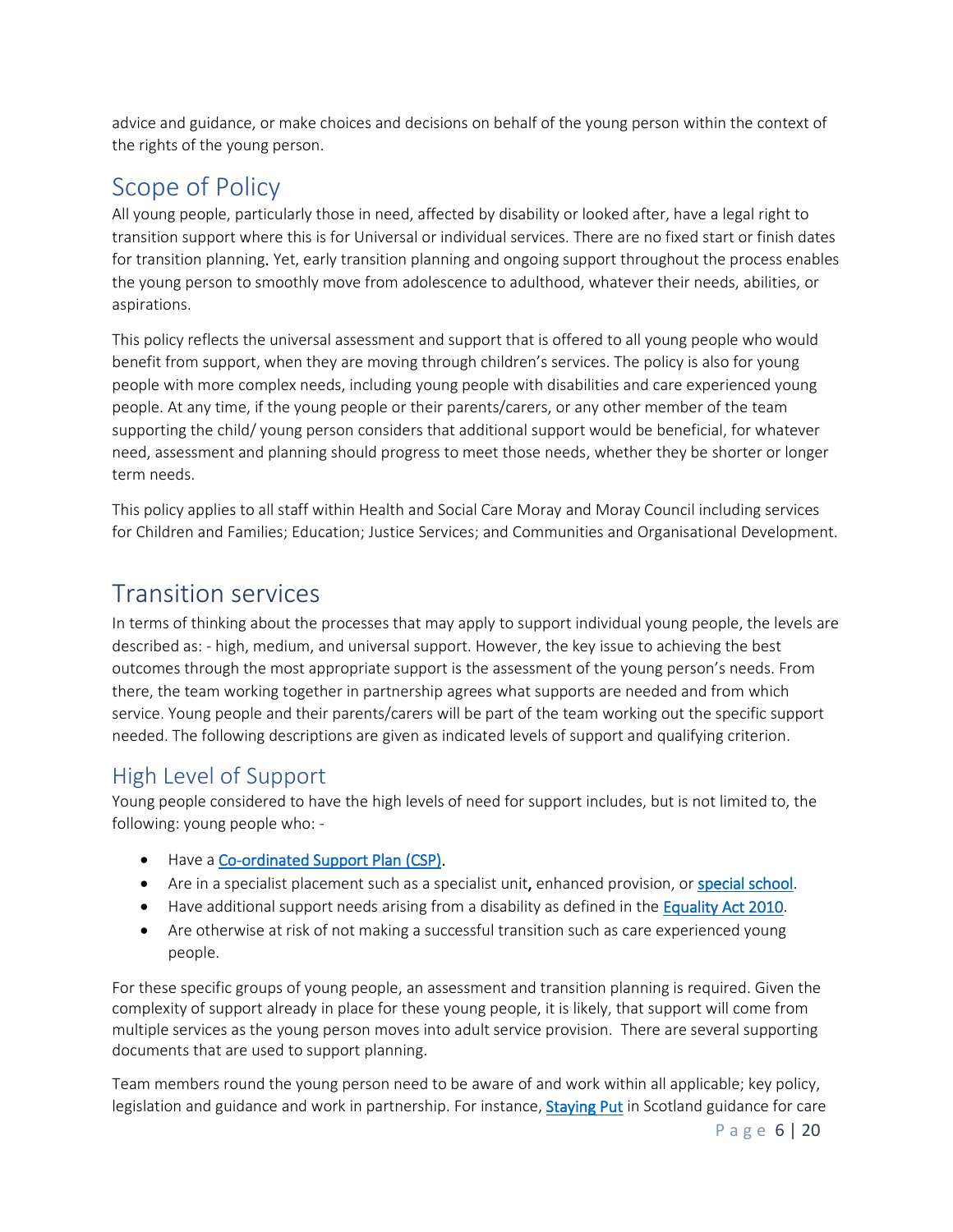experienced young people, emphasises that the time of transition out of care should be when young people are sufficiently skilled and emotionally and psychologically equipped to do so. Young people who are looked after, subject to the outcome of a welfare assessment, can remain in their current placement until aged 21 under continuing care legislation. They are entitled to ongoing support, advice and guidance until aged 26.

For children who are placed out of Moray as looked after children for care needs, or children who are placed out of Moray for education needs, Moray remains their place of residence for the duration of the placement. For young people who are placed because of both care and education needs, they have a right to remain in that placement, provided the placement continues to be in the best interest of the young person.

Transition from a care setting should support young people to make a gradual shift towards independent living using staged introductions. If possible, this allows any young person who is moving from their current care placement to a future care base, the ability to move between the two placements.

Anyone aged 16 and over is entitled to apply for housing and receive a housing support service so they can live independent, safe, secure and respected lives in their own accommodation. Any offer of accommodation will comply with the current housing [allocations policy](about:blank) with any support being provided in line with the [housing support service policy](about:blank) Some young people with high support needs may decide to live independently, with support, assuming the young person has capacity to make the application, understand and adhere to the responsibilities of having a tenancy and engage with the support plan. Care experienced young people can also be considered under a [Scatter Flat Initiative](#page-19-2) which allows the young person to move into their own accommodation, and provides a tenancy preparation programme with support in an attempt to achieve sustainable tenancy.

Once it is known that the young person wishes to progress towards independent living, housing staff should be included in transition planning. The housing service will assess eligibility, individual needs, level of support required, any identified risks and their ability to engage with that support. Any relevant circumstances to inform decision making about suitability of accommodation and any required adaptations to meet the needs of the young person will also be taken into account. As part of the consideration of appropriate housing, the housing service will provide advice about other housing providers: registered social landlords, private sector landlords and voluntary organisations.

For young people with high or complex support needs, transition planning should start from age 14 (and not less than 3 years before the young person's anticipated school leaving age). Transition support, services and planning can continue until the young person reaches the age of 26.

### <span id="page-6-0"></span>Medium Level of Support

Young people who have an *Individualised Education Plan (IEP)* or disability may require medium level of support. These young people will have some additional support needs but may not meet the eligibility criteria to qualify for statutory adult social care services and therefore the high level of transition support. Nonetheless, these young people will still have their support needs assessed through child planning meetings, or through a single agency plan which supports the process of transition and service provision planning. [Getting it Right for Every Child \(GIRFEC\)](#page-17-3) wellbeing indicators are used to assess the young person's needs and consider any further processes which could be used to support the young person.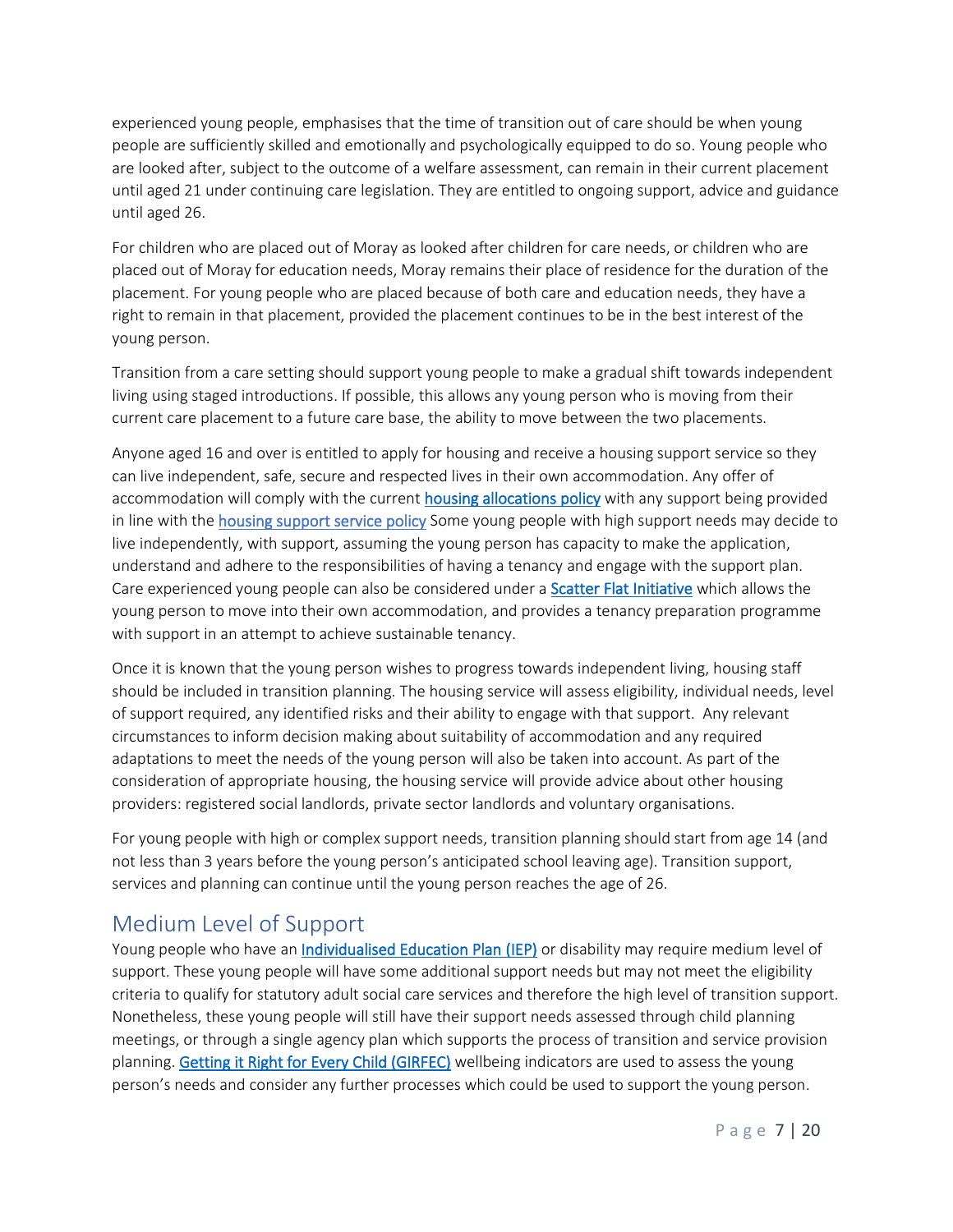Where the young person meets the eligibility criteria to qualify for and needs to transfer to adult health services, staff members should make referrals to the relevant service as soon as possible. Additionally, where there are suspected undiagnosed conditions, referrals to health services will be made for diagnosis and assessment for support or treatment.

For young people who do not meet the criteria for statutory adult services, information, and signposting to alternative non-statutory services, including condition-specific support services should be available. If the young person has a long-term condition, they should be supported to manage their own condition as part of the overall transition plan.

It may be that the young person does not meet the eligibility criteria for a particular transition or adult service. In these cases, the current services working with the young person will continue to work in partnership to develop and review the transition plan to identify support which is available to the young person. This type of support may include giving the young person information on how they will be supported to develop and sustain social, leisure and recreational networks. Furthermore, young people should be put in touch with peer support groups, coaches or mentors.

As with young people with high support needs, transition planning should ideally start between ages 14- 15 (depending on the young persons' anticipated school leaving age).

### <span id="page-7-0"></span>Universal Support

The [Pathway Planning](#page-18-5) process within the universal support level takes place in school and supports all young people who require additional support with their transition. This process only applies to young people still in school and not those young people who have left school, such as care experienced young people. Care experienced young people who have left school have a separate pathway planning process to meet their needs.

School-based pathway planning is undertaken in meetings at school level and are separate to any planning meetings which may be taking place for individual young people. The purpose of the schoolbased meetings are to monitor and review the learner pathway of young people who need additional support to participate in learning, training or work (including equalities groups), from S3 until they leave school. Young people, who may need some support for [transitions,](#page-19-3) are identified and any agreed interventions and pathway support required for them is actioned by the relevant partner agency. The school-based meetings also review and track progress. During pathway planning meetings post school preferred routes are reviewed.

Any young person identified as needing some transition support through the school-based planning process are offered a range of work-related learning opportunities. These opportunities include sector days, industry visits, foundation apprenticeships, career ready programme and many more. Additionally, Skills Development Scotland provides universal career information, advice, guidance and employability services both within schools and at their centre in Elgin. Through coaching the young people, Skills Development Scotland assists young people to develop career management skills so they are empowered to navigate their own transitions throughout life and actively direct their career. Skills Development Scotland also provide employability support , information and links to local employers, labour market information, access to all learning and skill partner and information about funding. There is also a wide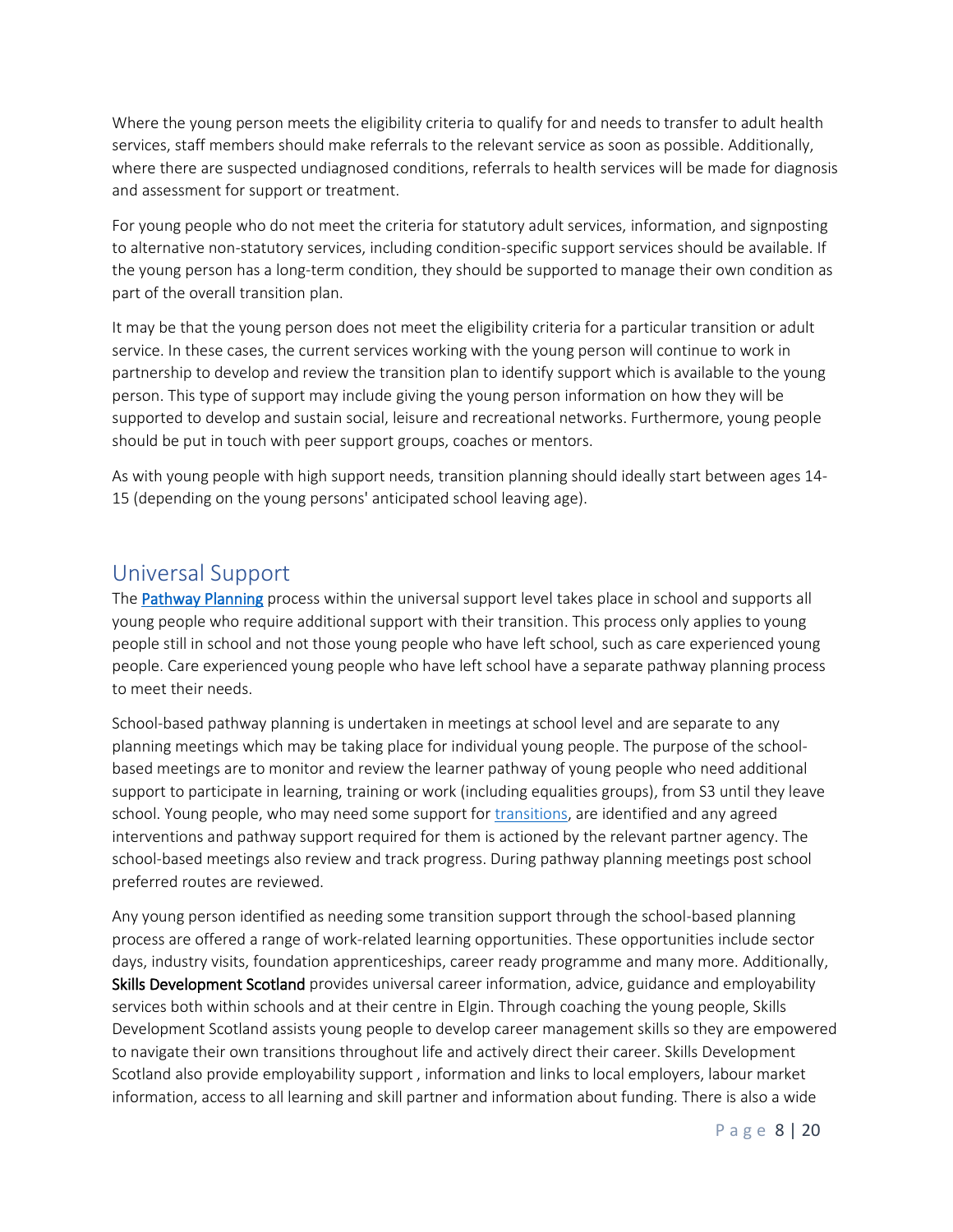range of training provision available for young people provided by a partnership network called Moray [Pathways.](#page-18-5)

For some young people, a person-centred and tailored learning plan of activities is required and this is coordinated by a keyworker from the Moray Council Employability team or an appropriate partner provider.

### <span id="page-8-0"></span>Processes

Any young person requiring transition support will have their needs assessed through Moray Child Planning Process and their needs will be recorded in their Child Plan. The plan is created in partnership with the young person at the centre of the planning process actively supported by parents/carers and staff team round the young person. It will:

- Be consistent with children's rights and the rights and responsibilities of parents/carers.
- Capture the young person's current and anticipated support needs, taking account of the young person's personal outcomes, wishes and aspirations.
- Identify the Lead Professional.
- Record roles, actions and timescales to implement the plan, by being clear of changes in service responsibilities for funding and service delivery.
- Agreed 6 months prior to expected school leaving date.

### <span id="page-8-1"></span>Timescales

Transition planning should start as early as possible, and not less than 3 years before the young person leaves secondary school. This timescale is particularly important for young people in the most vulnerable groups such as young people with a disability, complex needs and care experienced young people. For these young people, there are legal timescales which must be adhered to. These timescales are:

- Annual transition meetings should be held for young people who need additional support during this time. Meetings can be held more often if needs change during the year.
- Support and funding should be agreed at least 6 months prior to the young person leaving secondary education.
- There is no specific end date to transition and transition support can continue for some young people up to the age of 26.

### <span id="page-8-2"></span>Funding

Funding is considered on both a case-by-case basis and as a regularly planned process which enables funding organisations to plan, prepare and forecast significant resource requirements. There are several funding avenues available to suppor[t outcomes](#page-18-6) from transition planning.

#### <span id="page-8-3"></span>Health and Social Care Funding

Funding from health and social care is allocated to those young people who are eligible for adult social care services. Where this is the case, funding packages will be agreed as part of the transition plan.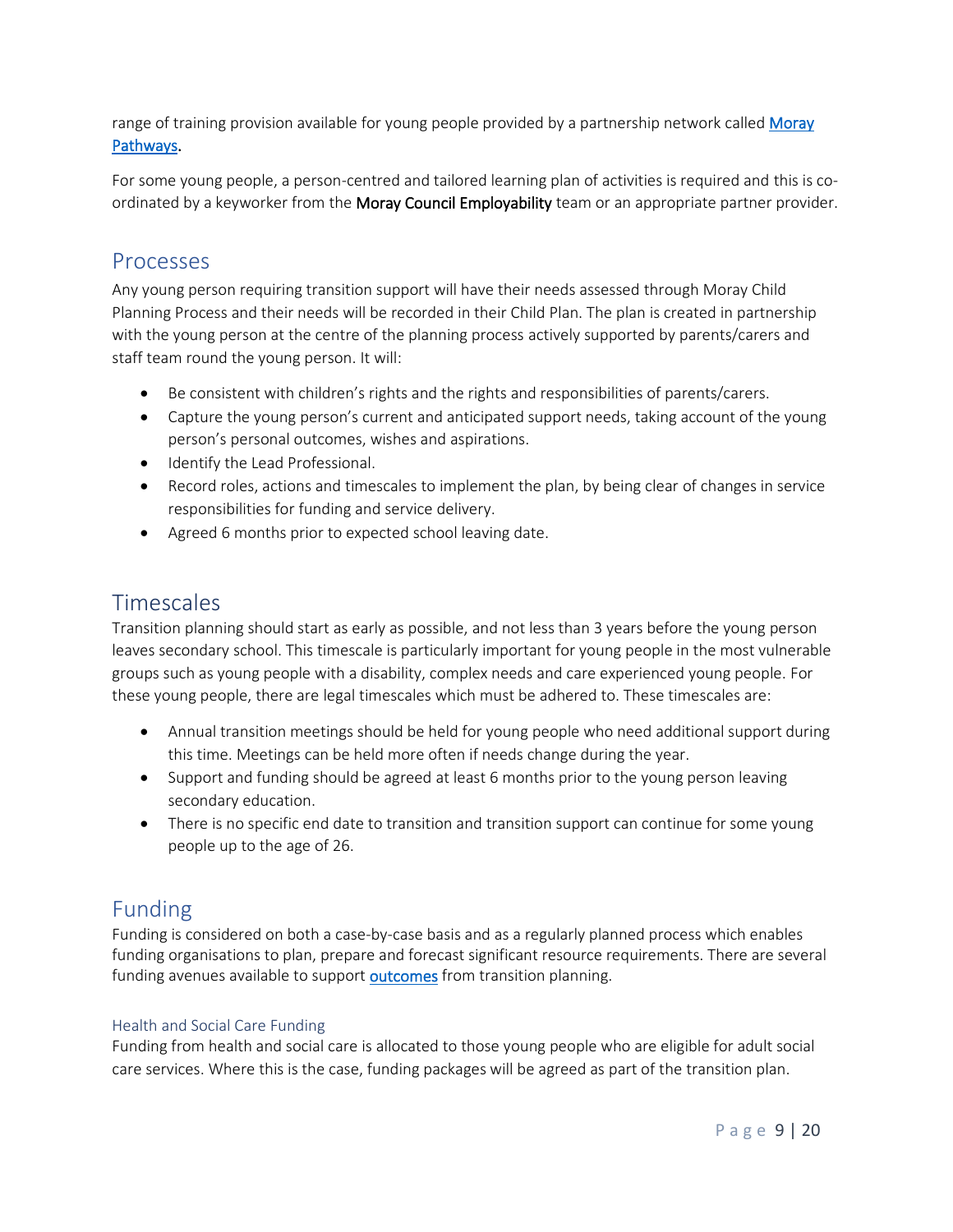#### <span id="page-9-0"></span>Self-Directed Support (SDS)

SDS provides individuals with greater choice, control and flexibility over the support they receive to meet their agreed outcomes. The SDS principles focus on putting the individual at the heart of the assessment process, working in collaboration with their allocated social worker and their parent/carer to identify personal outcomes, and how these are to be met in a person-centred way. SDS is the way in which long term support is delivered to the people who meet eligibility for social care support, determined through a social work assessment of need.

A needs assessment is completed by the allocated worker with participation from the young person, their parents or carer, to establish eligibility. If the assessment determines identified needs which may require funded support, a Supported Self-Assessment Questionnaire will be completed to identify an indicative budget. A monetary value, the indicative budget, is given to establish the amount of funding which may be available to meet the young person's agreed outcomes. The indicative budget is not an agreed amount or entitlement to that level of funding; it is only an indication of the level of funding which may be required to support needs and to meet outcomes. The indicative budget is also not fixed as this level of funding may increase or decrease dependent on the young person's changing needs identified in the review process.

Once the level of SDS funding is agreed, the young person and parents/carers are given a personal budget. This personal budget supports the young person to meet their personal outcomes. These personal outcomes are discussed and agreed by the young person, their parents/carers and allocated worker. Additionally, they discuss and agree how these outcomes can be met. From there, the individual will be able to choose one of four options available to manage their agreed personal budget. The options of SDS are:

- Option 1 Young person and parents/carers receive a direct payment to purchase the support they require, including a personal assistant.
- Option 2 Young person and parents/carers choose the support they require but the council pays for the service on their behalf. Alternatively, another organisation besides the council could manage the payment for the services; this arrangement is called Individual Service Fund (IFS)
- Option 3 The council decides how to spend the funding and arranges the support; this is called Arranged Services.
- Option 4 If wanted, the young person and parents/carers can choose a combination of two or more of the options for different parts of their support.

Whatever SDS option is chosen, the allocated budget must be spent to achieve the personal outcomes identified in the assessment and transition plan. The transition plan must also agree the timescales involved in obtaining the support and funding, particularly when the young person is transferring into adult social care services.

#### <span id="page-9-1"></span>National Funding

There is a range of national funding available to support young people. For instance: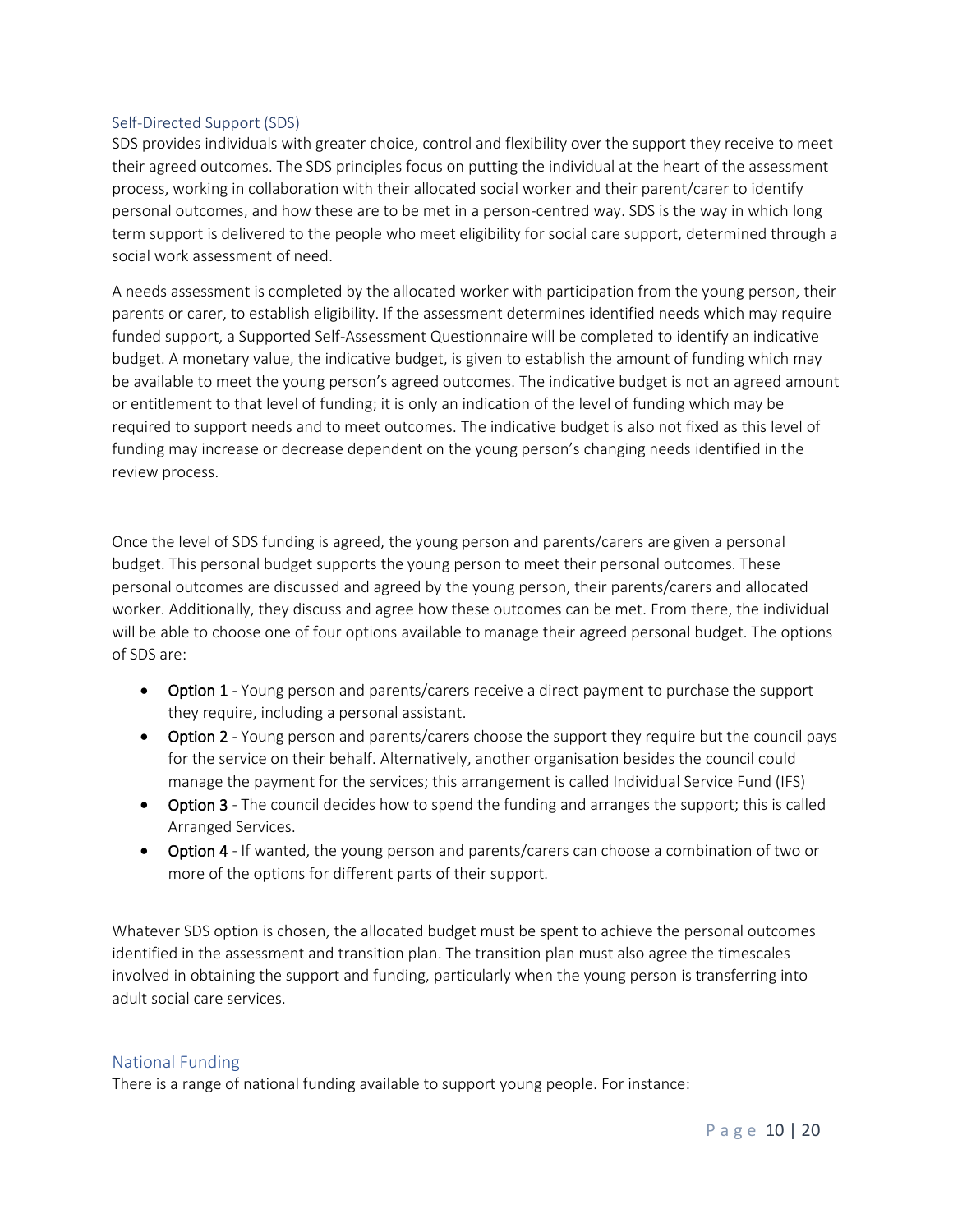- Scottish Independent Living Fund (ILF) Transition Fund supports disabled young people between the ages of 16-21 to take part in activities they may not have been able to before and help them become independent.
- Additional Support Needs for Learning Allowance supports college students' study and travelrelated expenses which arise because of their disability.
- Disabled Students' Allowance supports higher education students' costs which arise because of their disability.
- Community Jobs Scotland supports young people aged 16-29 with paid jobs in the third sector and a programme offering part time jobs to disabled young people.
- Workplace Equity Fund promotes equality in the workplace.
- Fair Start Scotland employment support services for young people with a disability, additional support needs, health condition or care experienced who struggle to find a job that meets their needs.

# <span id="page-10-0"></span>Key Responsibilities and Ways of Working

The goal of working together is to support the young person to live as a valued member of their community. Overall, there are 5 key ways of ensuring that transition planning is effective. These are: -

- Establish a single point of contact This will be the lead professional who takes responsibility for all planning during the transition process.
- Start transition planning early Begin at least 3 years before the anticipated school leaving date and, in some cases, continue ongoing transition work until aged 26.
- Information for young and their families Provide information about transitions in an accessible way.
- Help the young person to explore accommodation options Work in partnership with housing and care services to acquire appropriate and realistic housing options.
- Communication approaches Use a person-centred approach focusing on what young people want and need moving away from a service-centred approach with young people as passive recipients.

More specific ways of working to ensure the best outcomes from the process are as follows:

### <span id="page-10-1"></span>Meetings

- Help prepare the young person and parents/carers for the meeting by providing information about the meeting format in sufficient time, so that they can reflect and prepare.
- Give information to the young person and parents/carers, prior to the meeting, about what they might expect from services and supports that may be available to them.
- Hold meetings in places which are welcoming to the young person (and parents/carers); places that are ideally of their choice.
- Support young people and parents/carers to be prepared and able to fully participate, by having clear and agreed agendas; ensuring that there are opportunities to ask and answer questions.
- Make time with the young person and parents/carers for a de-brief after the meeting.
- Ensure meetings are constructive whereall parties are open and honest with each other.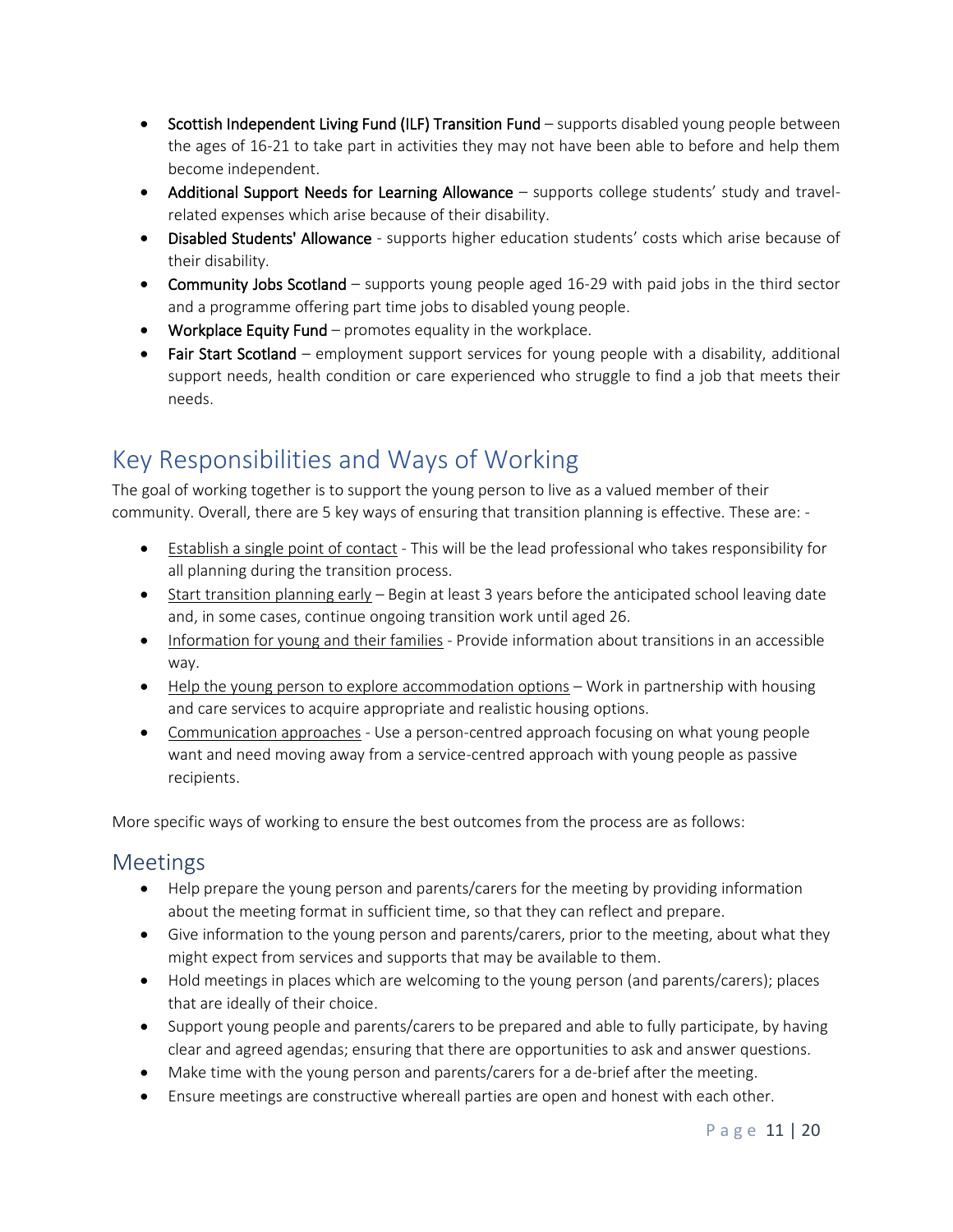- Information should be in an accessible format. It should describe the process and provide information of the support available before and after the transition.
- Use communication tools or methods appropriate to the needs of the young person to ensure their full input into the process.
- Given the current climate it may be that meetings are held virtually since face to face may not always be possible.

### <span id="page-11-0"></span>Developing the Transition Plan

- Build the Transition Plan to evidence that personal budgets are encouraging young people to meet or exceed their aspirations.
- Move from a traditional approach by using all the tools and skills available to staff, particularly social work staff who have a key role in assisting young people to connect with their communities.
- Actively research the services and opportunities available in the community, including directly contacting them, and share that knowledge with the young persons and parents/carers to enable them to make informed decisions.
- Recognise that achieving a fulfilling life is not easy and may come with significant hidden costs to the family. [http://www.moray.gov.uk/moray\\_standard/page\\_79547.html](about:blank)
- Respect young people with disabilities by providing realistic and accurate advice and information about future support options.
- Plan early for transition to enable sufficient time to creatively consider what needs to happen for a smooth transition into adulthood.
- Establishing a school leaving date with the young person and parents/carers is an important part of the process and goal to work towards, however leaving dates should not be assumed nor fixed as circumstances may change.
- Ensure that the Transition Plan identifies likely or potential additional support that requires funding by relevant organisations at least 3 years prior to the young person leaving school.
- Celebrate successful outcomes with young people.

### <span id="page-11-1"></span>Partnership Working

By working with Getting it Right for Every Child principles, the following achievements will be met:

- Work with families to enable young people to be empowered in preparing them for independence, supporting a whole life approach as the young person moves into adulthood.
- Plan for the young person's life in partnership with the young person and their parents/carers and other staff working and supporting that young person, particularly colleagues in education who may know the young person well and are able to encourage the young person to selfadvocate and be active in the planning for their future.
- Ask the young person how they would like their parents/carers to be involved in the transition planning.
- Discuss the expectations of transition with young people and parents/carers at the outset of transition planning.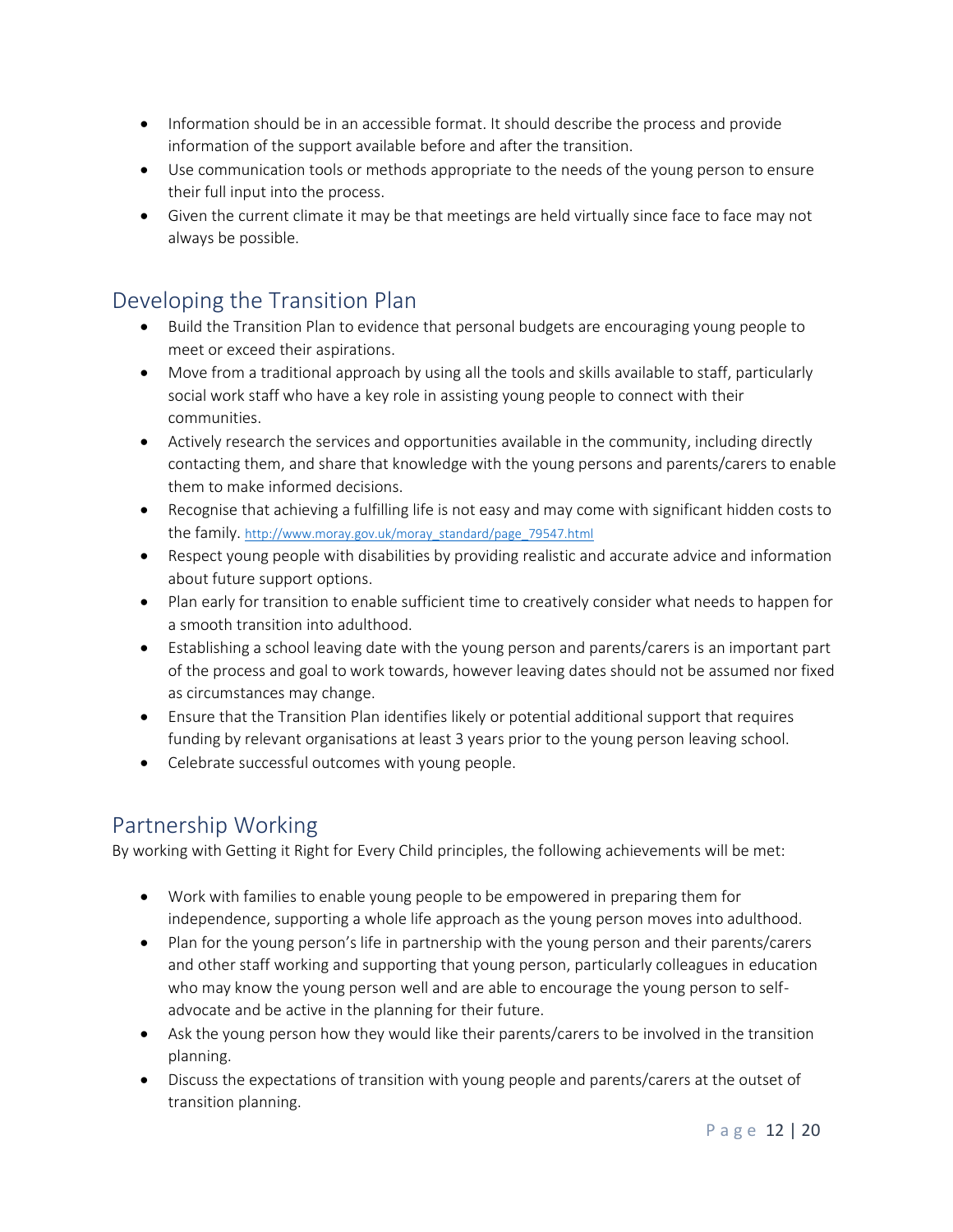- Enable family leadership by assisting the young person and their parents/carers to find solutions to difficulties as they arise, taking care to ensure that these difficulties do not escalate.
- Value and build on the input from families, including extended family members, as these are the people that are constant in the young person's life.
- Inform health and social care colleagues at the earliest opportunity of any resources required to support young people who are eligible for adult social care.
- Ensure clear, informed, professional leadership and coordination throughout the process.
- Children and adult service managers should ensure that a practitioner from the relevant adult service meets the young person before they transfer from children's services.

### <span id="page-12-0"></span>Key Responsibilities for services

- The Lead Professional in Children's Services ensures clear professional leadership and coordination including sharing relevant information in line with **Data Protection** legislation.
- The Lead Professional coordinates the child planning meetings as well as the transition process inviting all relevant others to contribute to the child's plan and meetings.
- If the young person is eligible for adults' services, the adult services social worker will provide the young person and parents/carers with information about different ways to manage their care and support.

### <span id="page-12-1"></span>Supporting Procedures & Services

- Pathways Planning in school Use this to capture the needs of the young person, research opportunities for potential support and be creative in getting the right support, at the right time, in the right format, to achieve the best outcomes. [https://moraypathways.co.uk/training/](about:blank)
- Pathways Planning for care leavers This is a statutory requirement, consistent with the duties in part 10 of the Children and Young People Scotland Act 2014. [https://www.gov.scot/publications/guidance-part-10-aftercare-children-young-people-scotland](about:blank)[act-2014/](about:blank)
- Adult Eligibility Assessment If the young person is likely to transfer to adult care services, a needs assessment against the eligibility criteria should be undertaken as part of the transition process and included in the child's plan as it progresses. http://www.moray.gov.uk/moray\_standard/page\_79484.html http://www.moray.gov.uk/downloads/file79352.pdf
- Continuing Care Looked After Children who wish to remain in their current placement can ask to do so up to the age of 21, subject to completion of a welfare assessment and the placement being available to them.
- Transition Panel This is an internal process. The panel meets every 6-8-weeks to consider the projected needs of future service provision. This panel agrees the date at which adult services will have responsibility for funding, rather than children's services.
- Resource Allocation Panel The Panel makes decisions on funding care and support packages. This Panel also considers SDS funding.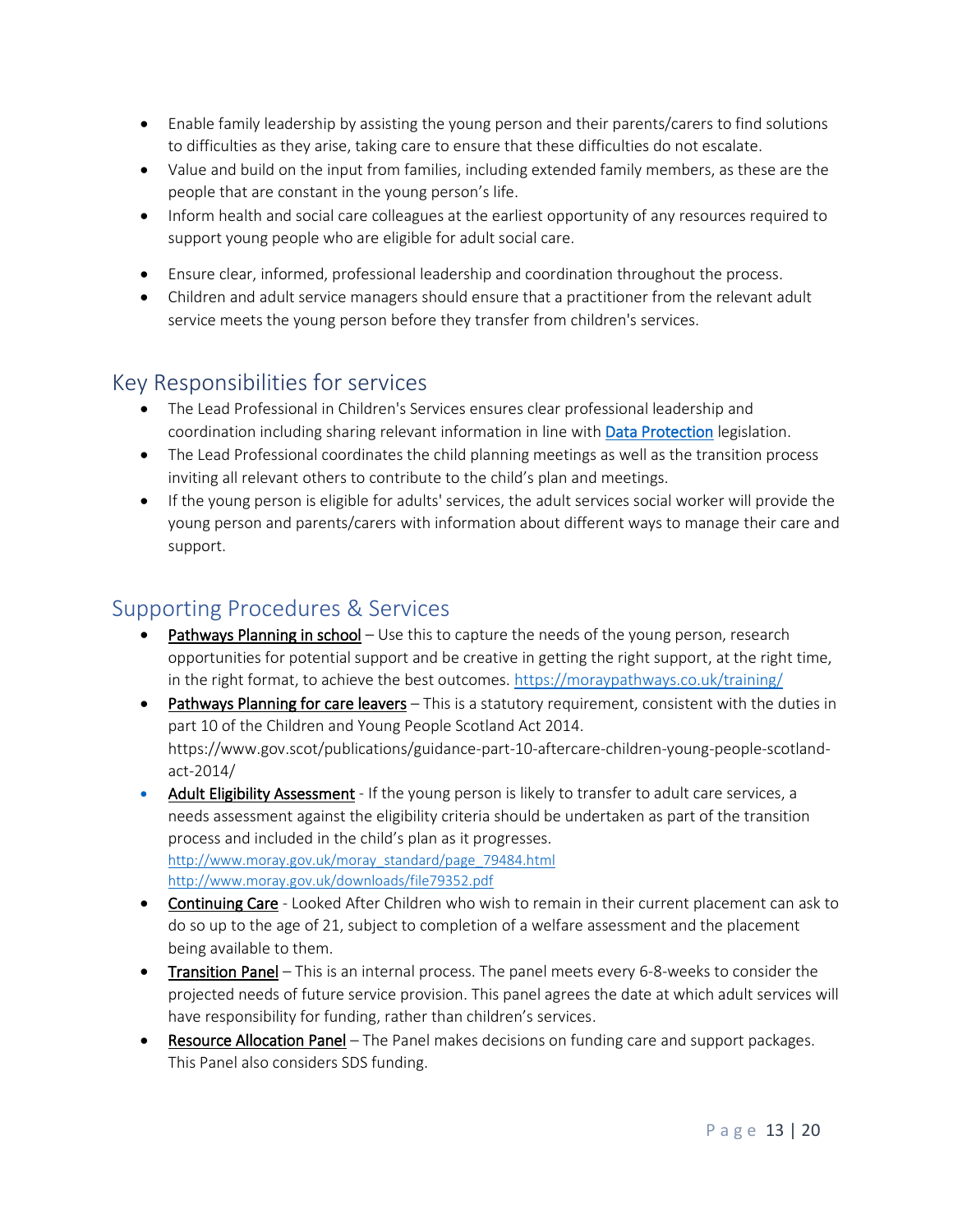- SDS Self Assessment Questionnaire and Social Work Assessment To establish eligibility for SDS, young people and parents/carers along with their lead professional need to complete both the Self-Assessment Questionnaire and the needs Assessment to establish eligibility.
- Clinical Nurse Specialists (Paediatric) Co-ordinates joint outpatient clinic appointments for children/young people where adult service consultants and specialist nurses are present. A number of the teams have adopted the Southampton `Ready, Steady, Go` transition documentation to aid discussion on lifestyle issues. [http://www.uhs.nhs.uk/OurServices/Childhealth/TransitiontoadultcareReadySteadyGo/Transitiontoadultca](about:blank) [re.aspx](about:blank)
- Mental Health Services Specialist Mental Health assessment, care and treatment for anyone under the age of 18 is provided by the [Child and Adolescent Mental Health Service \(CAMHS\).](#page-16-3) When an individual reaches 18 years of age and has new or ongoing significant mental health needs, referral must be made by the GP or by CAMHS (if they are already delivering care and treatment to the young person). The referral and eligibility criteria for CAMHS is: [http://www.moray.gov.uk/downloads/file120801.pdf](about:blank)
- Mental wellbeing Community based services are an important resource for consideration in the development of transition plans and forms part of the tiered model to provide the right level of support, from the right place at the right time. It will not always be necessary for identified needs to be met by formal health and social care services. The following link may be useful [http://www.discoverpathwaysmoray.org.uk/](about:blank)
- Guidance on Health Assessments for Looked After Children and Young People in Scotland [https://www.gov.scot/binaries/content/documents/govscot/publications/advice-and](about:blank)[guidance/2014/05/guidance-health-assessments-looked-children-scotland/documents/guidance-health](about:blank)[assessments-looked-children-young-people-scotland/guidance-health-assessments-looked-children-young](about:blank)[people-scotland/govscot%3Adocument/00450743.pdf](about:blank)
- [Advocacy](#page-16-4) Independent advocacy is an option and should be made available to ensure supported representation of the young person's voice.

### <span id="page-13-0"></span>Data Protection

All staff working to deliver this policy will adhere to the requirements of the Data Protection Act 2018 in relation to obtaining, recording, storing, using and destroying information. Each service must ensure that personal data is processed fairly and lawfully; used only for the intended purposes; and only use relevant information. Each service will ensure that information held is accurate and kept up to date, where required. Each service will ensure that appropriate measures are taken to prevent the unauthorized or unlawful use of any 'personal information'.

Where data will be used for purposes of reporting or audit, this will be made explicit to young people and their parents /carers.

Any individual can make a data access request to obtain information about the data held on them by any Scottish public authority. Requests using Freedom of Information (FOI), Data Protection Act (DPA), or [General Data Protection Regulation \(GDPR\)](#page-17-4) can be directed to the relevant organisation at [info@moray.gov.uk](about:blank) or by accessing the following link [http://www.moray.gov.uk/moray\\_standard/page\\_41220.html](about:blank)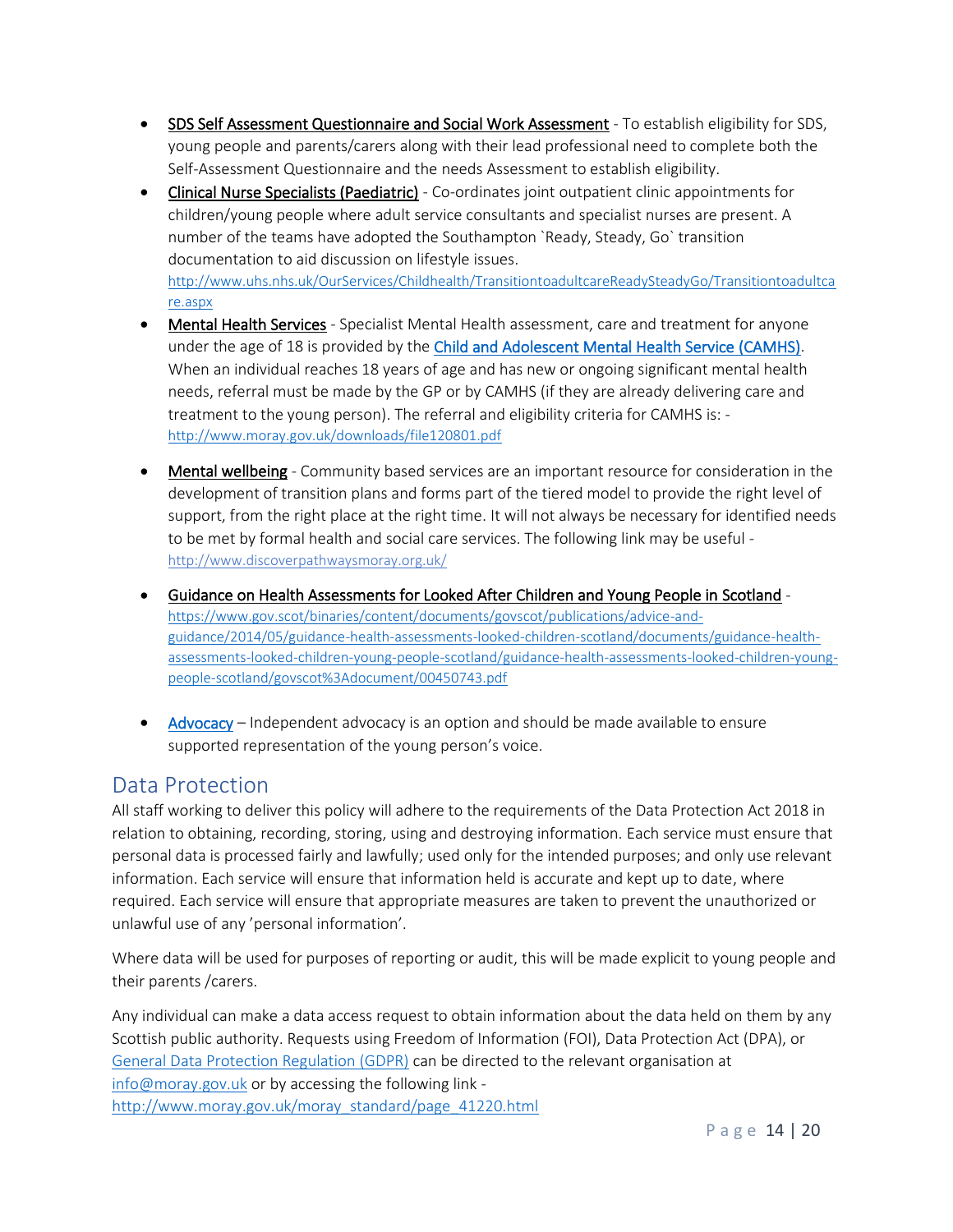## <span id="page-14-0"></span>Freedom of Information (FOI)

The organisations will adhere to the Freedom of Information (Scotland) Act 2002 which gives a general entitlement to request information from any Scottish public authority who holds that information to be given that information.

Noted above, any individual can make a subject access request to obtain information held about them by any Scottish public authority. Requests should be made to the FOI/DPA team in the relevant organisation.

## <span id="page-14-1"></span>Data Sharing

Transition planning requires information to be shared across and between staff within the same or different organisations. All staff will adhere to confidentiality guidelines and data protection legislation. Young people and parents/carers will be asked for their permission at various stages in the process to share relevant information to those staff involved in the transition process. However, at any point in the process, if staff believe that a young person is at risk, or at risk of harming others, this information must be given to appropriate agencies.

### <span id="page-14-2"></span>**Complaints**

All staff will have knowledge of the Model Complaint Handling Procedures as well as the Council's Complaints Procedure. [http://www.moray.gov.uk/moray\\_standard/page\\_1379.html](about:blank)

Disputes between services are referred to the Head of Service/Director of Health and Social Care Moray, senior staff in NHS Grampian or senior staff within Moray Council, whichever is most appropriate. Where there is a disagreement between Heads of Service on any aspect of transition planning that cannot be resolved through inter-departmental discussion, the matter is referred to the Chief Officer of Moray Integrated Joint Board.

## <span id="page-14-3"></span>Monitoring/Reviewing of Policy

This policy will be monitored against specific objectives. The objectives are consistent with the principles for good practice for transitions. [https://scottishtransitions.org.uk/7-principles-of-good-transitions/principles-into](about:blank)[practice/](about:blank)

The objectives to be measured are:

1. Transitional and continuing support needs are anticipated in time to enable effective planning to meet these needs through:

- Completion of assessment of need.
- Agreed transition plan setting out how those needs will be met.
- Completion of assessment and transition plan in place at least 6 months before the anticipated school leaving date for the young person.

2. Resources underpinning the transition and continuing support needs are agreed and met through:

- Consistent outcomes identified by the young person and captured in the transition plan are achieved.
- Funding is agreed and available.

3. Uncertainties for the young person, parents/carers and service provides are minimised through: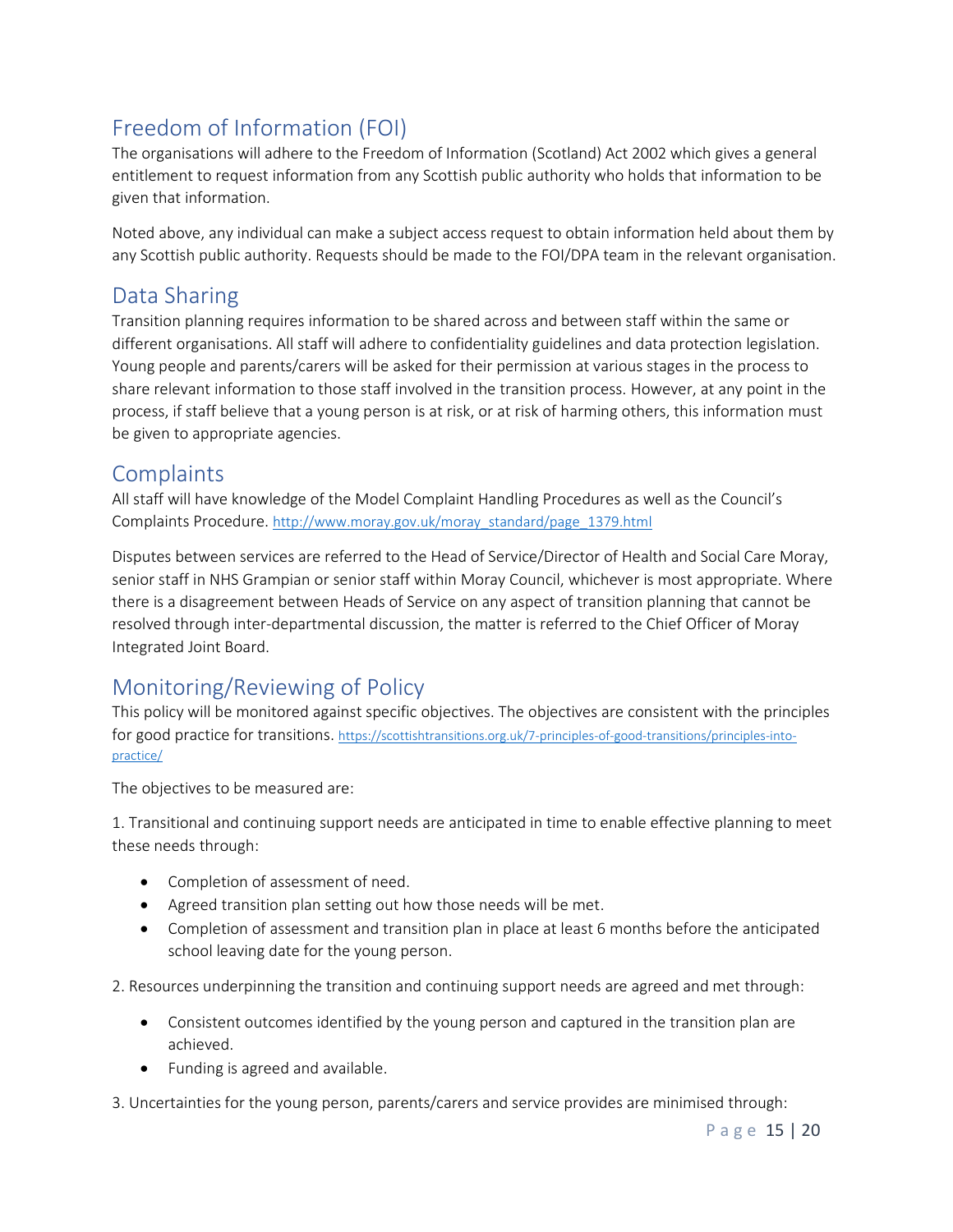- Young people and parents/carers are satisfied with the transition plan and its implementation.
- Any disputes are resolved as early as possible or referred to the appropriate organisation for arbitration.

In addition to performance monitoring, the services routinely involved in transition planning will share generalised information about emerging needs and trends as they are identified. The range and volume of services being deployed to meet those needs and their associated costs.

This policy will be reviewed annually or when policy, guidance, or legislation changes.

### <span id="page-15-0"></span>Equalities and Human Rights

Health and Social Care Moray, Moray Council and NHS Grampian do not discriminate on any grounds; they advocate for and are committed to equalities; and recognise their responsibilities under the Equalities Act 2010 and the related Public Sector Duty.

The organisations will ensure that information is produced in plain English and, where needed, in a variety of formats and languages. Translation services are available if required. Every effort will be made by the organisations to remove any physical barrier that prevents face to face communication.

Public authorities must ensure that when discharging their functions, they do not act in a manner which is incompatible with the rights outlined in the Human Rights Act 1998. All parts of this policy and associated providers comply with obligations within the Human Rights Act 1998.

Data will be gathered to inform future transition planning and commissioning of services. Data from education, health and social work will be used to build a picture of the type of support required. Further data will be analysed to understand who has been receiving support from children's services, but who are not eligible for adult services, to build support for those young people. Data includes: -

- Resources available in primary care, education and social work.
- Young people who do not meet eligibility criteria for support from adult services and those for whom services are available for another reason.
- Information will be gathered for young people with varying impairments/ conditions, i.e. neurodevelopmental disorders, cerebral palsy, behaviours that challenge, supported with palliative care, etc.

# <span id="page-15-1"></span>Glossary / Terms used in this Policy

<span id="page-15-2"></span>Additional Support Needs (ASN) - All children and young people need support to help them learn. Through good quality learning and teaching, staff in early learning and child care settings and schools are able to meet a diverse range of needs without additional support. Some children and young people will require support that is additional to, or different from, that received by children or young people of the same age to ensure they benefit from education, whether early learning, school or preparation for life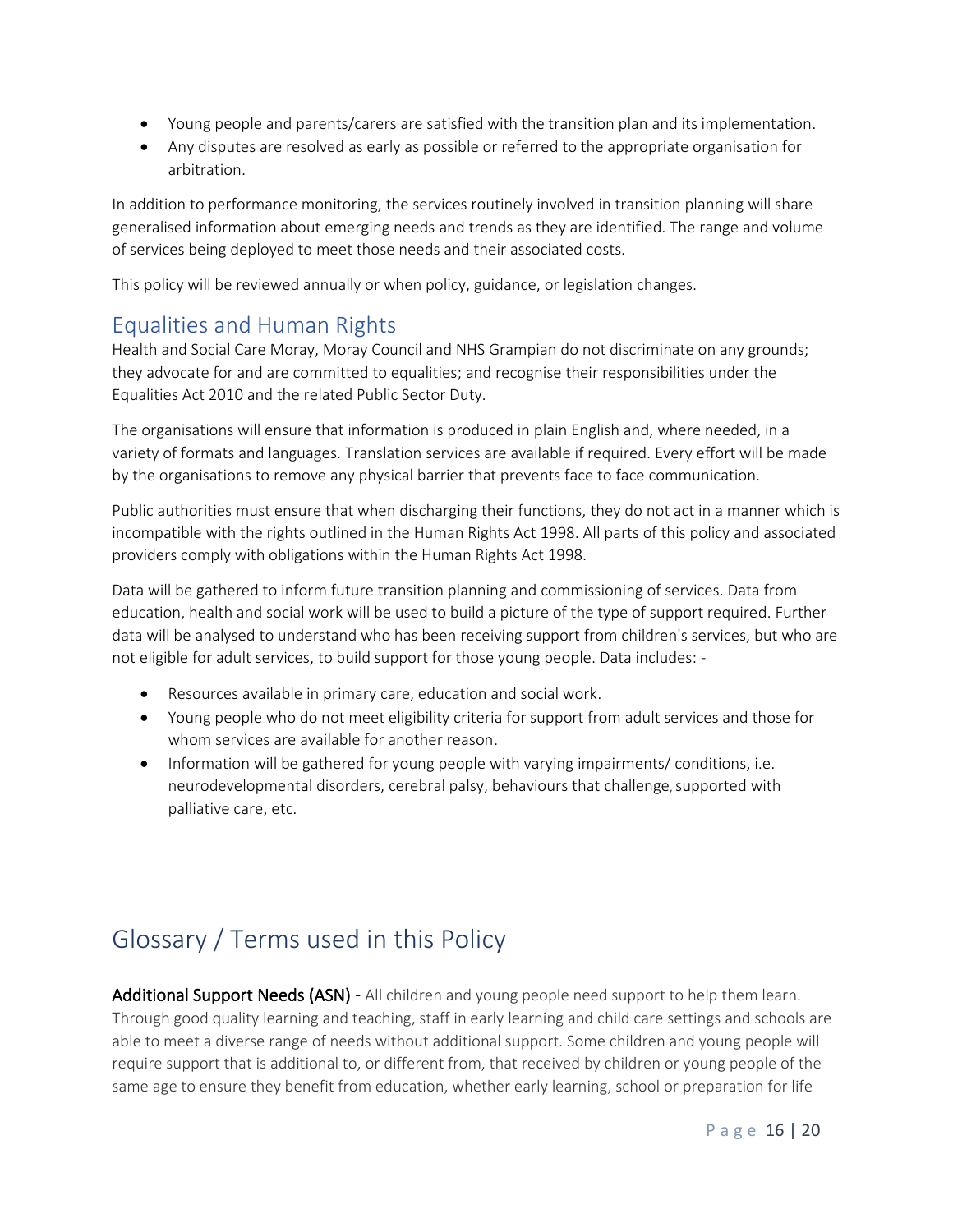after school. There are many reasons why children and young people may need support to help them learn. Additional support needs can be both long- and short-term, or can simply refer to the help a child or young person needs in getting through a difficult period. Additional support needs can be due to; [disability or health, learning environment, family circumstances, social and emotional factors.](about:blank)

The Education (Additional Support for Learning) (Scotland) Act 2004 informs practitioners and organisations of their duties, and parents of their rights, in respect of the provision of support for children and young people.

[http://education.gov.scot/parentzone/additional-support/what-are-additional-support-needs/](about:blank) [http://www.gov.scot/publications/supporting-childrens-learning-statutory-guidance-education-additional-support-learning](about:blank)[scotland/pages/3/](about:blank)

<span id="page-16-4"></span>Advocacy - Advocacy is about supporting a child or young person to express their own needs and views and to make informed decisions on matters which influence their lives. Advocates do not make choices for children – instead, they support children and young people to make their own choices. [http://www.gov.scot/publications/childrens-advocacy-guidance/](about:blank)

<span id="page-16-3"></span>CAMHS - NHS Scotland Child and Adolescent Mental Health Services (CAMHS) are multi-disciplinary teams that provide (i) assessment and treatment/interventions in the context of emotional, developmental, environmental and social factors for children and young people experiencing mental health problems, and (ii) training, consultation, advice and support to professionals working with children, young people and their families.

All children and families should receive support and services that are appropriate to their needs. For many children and young people, such support is likely to be community based, and should be easily and quickly accessible.

Children, young people, and their families will be able to access additional support which targets emotional distress through Community Mental Health and Wellbeing Supports and Services. Community supports and services should work closely with CAMHS and relevant health and social care partners, children's services and educational establishments to ensure that there are clear and streamlined pathways to support where that is more appropriately delivered by these services. http//www.gov.scot/publications/child-adolescent-mental-health-services-camhs-nhs-scotland-national-service-specification/

<span id="page-16-0"></span>Care Experienced - Care experienced is an umbrella term which can mean children / young people who are: looked after at home through a Compulsory Supervision Order (CSO); looked after away from home in a residential children's house, in a foster placement or in a kinship placement (Looked After or Non Looked After); or previously looked after, where at some point in their lives they have had any of the above experiences. [http://education.gov.scot/media/gymf322m/childrenyoungpeopledefinitionsdoc.pdf](about:blank)

**Care Leaver** - A Care Leaver is a young person who ceased to be looked after on, or at any time after, their sixteenth birthday.

" http://www.gov.scot/publications/supporting-young-people-leaving-care-scotland-regulations-guidance-servicesyoung/pages/3/

<span id="page-16-1"></span>Child's Plan - A personalised child's plan is available when a child needs a range of extra support planned, delivered and co-ordinated. [http://www.gov.scot/policies/girfec/childs-plan/](about:blank)

<span id="page-16-2"></span>Co-ordinated Support Plan (CSP) - A number of children and young people have additional support needs arising from complex or multiple factors which require a high degree of co-ordination of support from education authorities and other agencies in order that their needs can be met. This support is co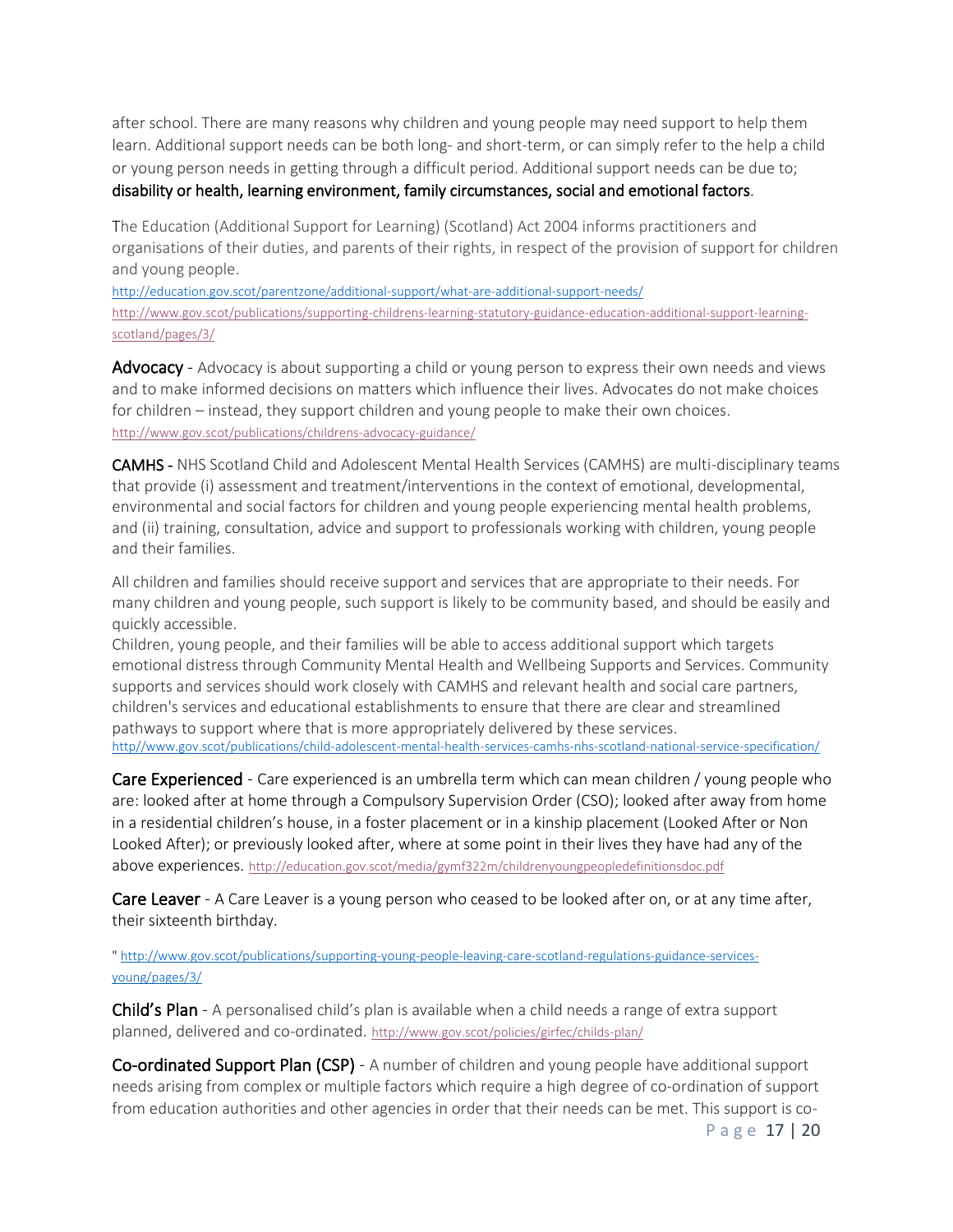ordinated through the provision of a co-ordinated support plan. Coordinated support plan is a statutory document which is subject to regular monitoring and review for those children and young people who have one. http://www.gov.scot/publications/supporting-childrens-learning-statutory-guidance-education-additional-supportlearning-scotland/pages/6/

Continuing Care - A young person born after 1 April 1999 who is looked after in foster, kinship or residential care is eligible to remain in their current care placement until they turn 21. This is called Continuing Care. [http://www.gov.scot/policies/looked-after-children/children-leaving-care/](about:blank)

<span id="page-17-1"></span>Corporate Parenting - Corporate parenting is "the formal and local partnerships between all services responsible for working together to meet the needs of looked after children, young people and care leavers". A good corporate parent will want the best outcomes for their looked after children, accept responsibility for them, and make their needs a priority. http://www.gov.scot/policies/looked-afterchildren/corporate-parenting/

<span id="page-17-0"></span>Developmentally appropriate - Developmentally appropriate care and support considers the young person as a whole, addressing their biological, psychological and social development in the broadest terms. [http://www.nice.org.uk/guidance/ng43/resources/transition-from-childrens-to-adults-services-for-young-people-using](about:blank)[health-or-social-care-services-pdf-1837451149765](about:blank)

Educational Placement / School Placing Request - Most children and young people will attend a school nearest to where they live. If a child has additional support needs, the council has a duty to grant a request for a place in a specified school, unless there are statutory grounds for refusal that must be explained to you in writing. You can make a request for a special school (this includes independent and grant-aided, as well as council special schools) or a mainstream school. If the specified school is an independent special school, in Scotland or elsewhere in the United Kingdom the home authority must, in most cases, must meet the fees and other costs. [http://www.gov.scot/publications/choosing-school-guide-parents](about:blank)[nov-16/pages/2/](about:blank)

<span id="page-17-2"></span>Equality Act 2010 - The [Equality Act 2010](about:blank) legally protects people from discrimination in the workplace and in wider society. It is against the law to discriminate against anyone because of: age, gender reassignment, being married or in a civil partnership, being pregnant or on maternity leave, [disability,](about:blank) race including colour, nationality, ethnic or national origin, religion or belief, sex, sexual orientation. These are called 'protected characteristics'.

You are protected from discrimination: at work, in education, as a consumer, when using public services, when buying or renting property, as a member or guest of a private club or association.

You are also protected from discrimination if; you are associated with someone who has a protected characteristic, for example a family member or friend, or you have complained about discrimination or supported someone else's claim.

<span id="page-17-4"></span>General Data Protection Regulation (GDPR) - The processing of personal data. GDPR broadens that scope to include online identification markers, location data, genetic information and more. [http://ico.org.uk/for-organisations/guide-to-data-protection/guide-to-the-general-data-protection-regulation-gdpr/key](about:blank)[definitions/what-is-personal-data/](about:blank)

<span id="page-17-3"></span>Getting It Right for Every Child (GIRFEC) - A national approach to improve outcomes and support the wellbeing of children and young people by offering the right help at the right time from the right people.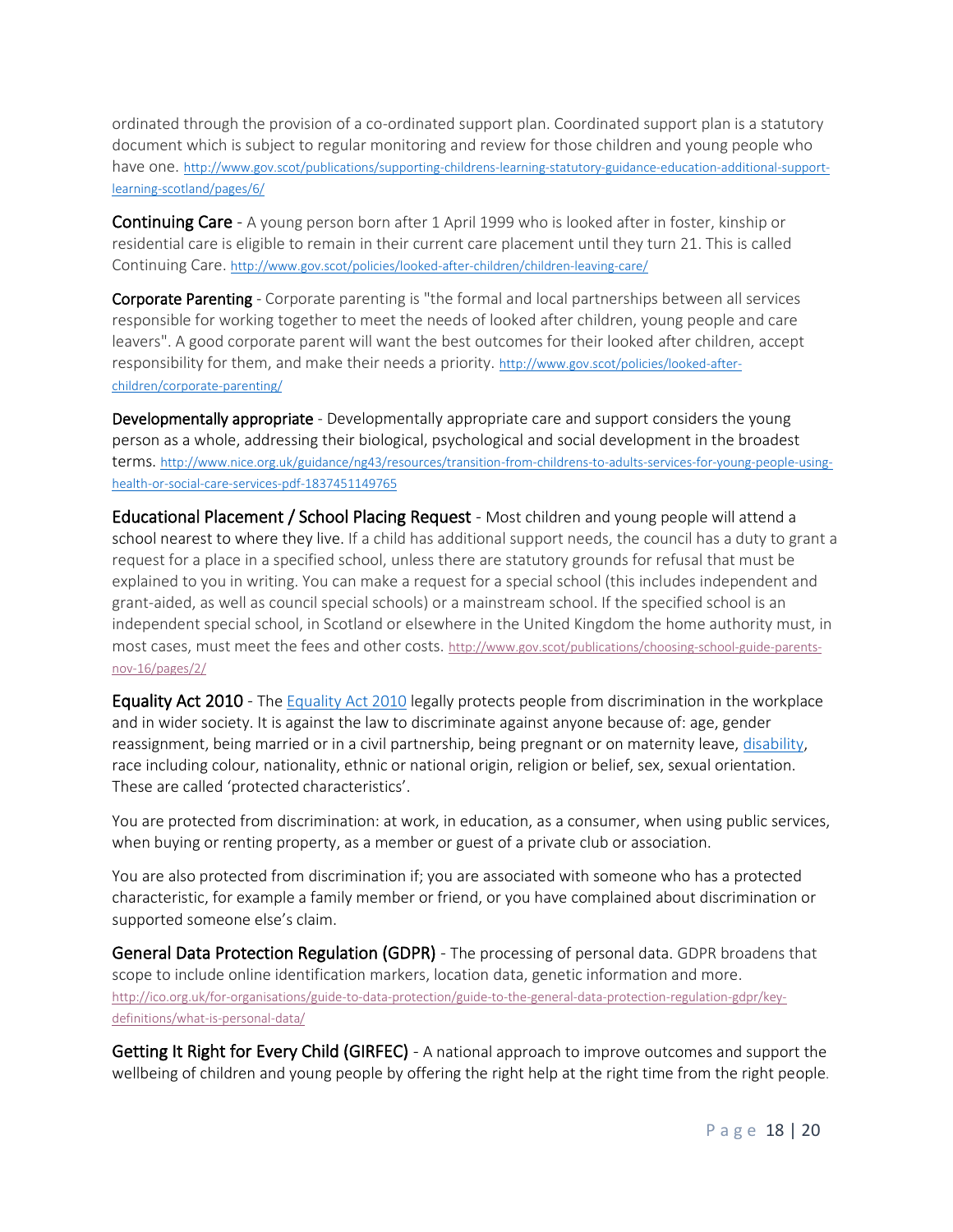[http://www.gov.scot/publications/supporting-childrens-learning-statutory-guidance-education-additional-support-learning](about:blank)[scotland/pages/4/](about:blank)

Guardian / Guardianship - This is a court appointment which authorises a person to act and make decisions on behalf of an adult with incapacity. [http://www.publicguardian-scotland.gov.uk/guardianship-orders](about:blank)

Housing Allocation Policy – This policy explains the way council housing is allocated. [http://www.moray.gov.uk/downloads/file122433.pdf](about:blank) 

<span id="page-18-4"></span>Individual Education Plan (IEP) - An individualised educational programme (IEP) is a written document that outlines the steps to be taken to help a child or young person with additional support needs to achieve specified learning outcomes.

" http://education.gov.scot/parentzone/additional-support/how-schools-plan-support/types-of-plan/

Lead Professional - Where there is a Child's Plan and targeted interventions to support a child or young person and parents, there will be a Lead Professional to co-ordinate that help. [http://www.gov.scot/publications/supporting-childrens-learning-statutory-guidance-education-additional-support-learning](about:blank)[scotland/pages/4/](about:blank)

<span id="page-18-2"></span>Looked After Children (LAC) - 'Looked after children' are defined as those in the care of their local authority. There are many reasons children may become looked after, including: they face abuse or neglect at home; they have disabilities that require special care; they are unaccompanied minors seeking asylum, or who have been illegally trafficked into the UK; or they have been involved in the youth justice system[. http://www.gov.scot/policies/looked-after-children/](about:blank)

<span id="page-18-1"></span>Moray Child Planning Process - This process is used by staff in the transition process as a tool to deliver the objectives of the transition policy. [http://www.moray.gov.uk/moray\\_standard/page\\_102559.html](about:blank)

<span id="page-18-5"></span>Pathway Planning (Moray Pathways) - For further information about the range of provision, please use the following link - http://pathways.co.uk/training

**Ordinary Residence** - A person's ordinary residence is the local authority area in which a person and/or their family reside. The local authority in which that person is an ordinary resident is financially responsible for the community care services for that person. http://www.gov.scot/publications/community-careordinary-residence-determinations/

<span id="page-18-6"></span>**Outcomes** - Outcomes are defined as what matters to people using services, as well as the end result or impact of activities, and can be used to both determined and evaluate activity. [http://www.gov.scot/publications/national-health-wellbeing-outcomes-framework/](about:blank)

<span id="page-18-0"></span>Person-centred approach - This means seeing the person using care and support as an individual and an equal partner who can make choices about their own care and support.

[http://www.nice.org.uk/guidance/ng43/resources/transition-from-childrens-to-adults-services-for-young-people-using-health](about:blank)[or-social-care-services-pdf-1837451149765](about:blank)

<span id="page-18-3"></span>**Special Schools** - Special schools are schools whose sole or main purpose is to provide education especially suited to pupils with additional support needs. Units or bases which are attached to mainstream schools (and which are wholly or mainly for pupils with additional support needs) are in law, captured within the definition of a special school.